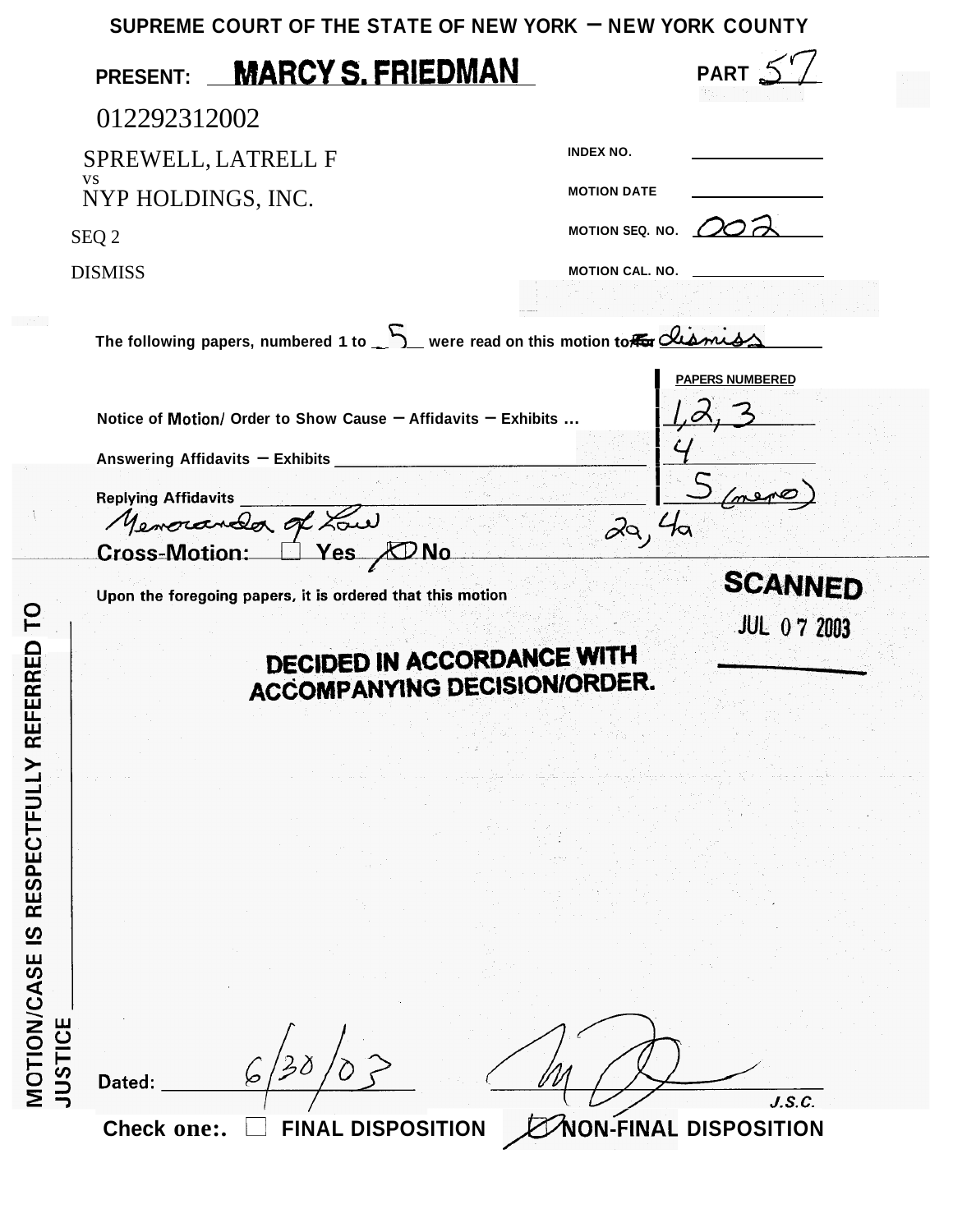## SUPREME COURT OF THE STATE OF NEW YORK COUNTY OF NEW YORK - PART 57

PRESENT: Hon. Marcy S. Friedman, JSC

LATRELL F. SPREWELL,

*Plaintiff.* 

Index No. : 122923102

DECISION/ORDER

- against -

NYP HOLDINGS, INC. MARC BERMAN, and JOHN DOES 1 & 2,

*Defendants.* 

 $\overline{X}$ 

 $\mathbf{Y}$ 

In this defamation action, plaintiff Latrell Sprewell, a National Basketball Association  $~\frac{1}{2}$   $~\frac{1}{2}$   $~\frac{1}{2}$   $~\frac{1}{2}$   $~\frac{1}{2}$   $~\frac{1}{2}$   $~\frac{1}{2}$   $~\frac{1}{2}$   $~\frac{1}{2}$   $~\frac{1}{2}$   $~\frac{1}{2}$   $~\frac{1}{2}$   $~\frac{1}{2}$   $~\frac{1}{2}$   $~\frac{1}{2}$   $~\frac{1}{2}$   $~\frac{1}{2}$   $~\frac{1}{2}$   $~\frac{1}{2}$   $~\frac{1}{2}$  player for the New York Knickerbockers basketball team ("Knicks"), sues defendants NYP Holdings, Inc., the publisher of the New York Post ("Post"), and its sports writer, Marc Berman, for allegedly libeling him in a series of articles published in October 2002 in the **Post.**  Defendants move, pursuant to CPLR  $3211(a)(7)$ , to dismiss the complaint for failure to state a cause of action.

At issue are four allegedly libelous articles published by the **Post** on October 4, *5,* 7, and 8, 2002,' all of which involved an incident on plaintiffs yacht in which he fractured his fifth metacarpal. The articles discussed the circumstances under which the injury occurred, including

<sup>&#</sup>x27;The articles bore the following headlines: October 4 - "Spree Denies Breaking Hand in Boat Fracas"; October 5 - "Spree Might Have Broken Knicks Deal"; October 7 - Sprewell Leaves Don by Phone"; October 8 - **"A** Fine Mess[,] Fed-up Knicks hit Spree for 250G." **A** second October 5 article, which is not referred to in the complaint, was captioned "Spree Might Have Punched Knick Ticket." Defendant Berman's name is on the bylines of the October 4, *5,* and 7 articles. Non-party Mark Hale appears on the byline of the October 8 article.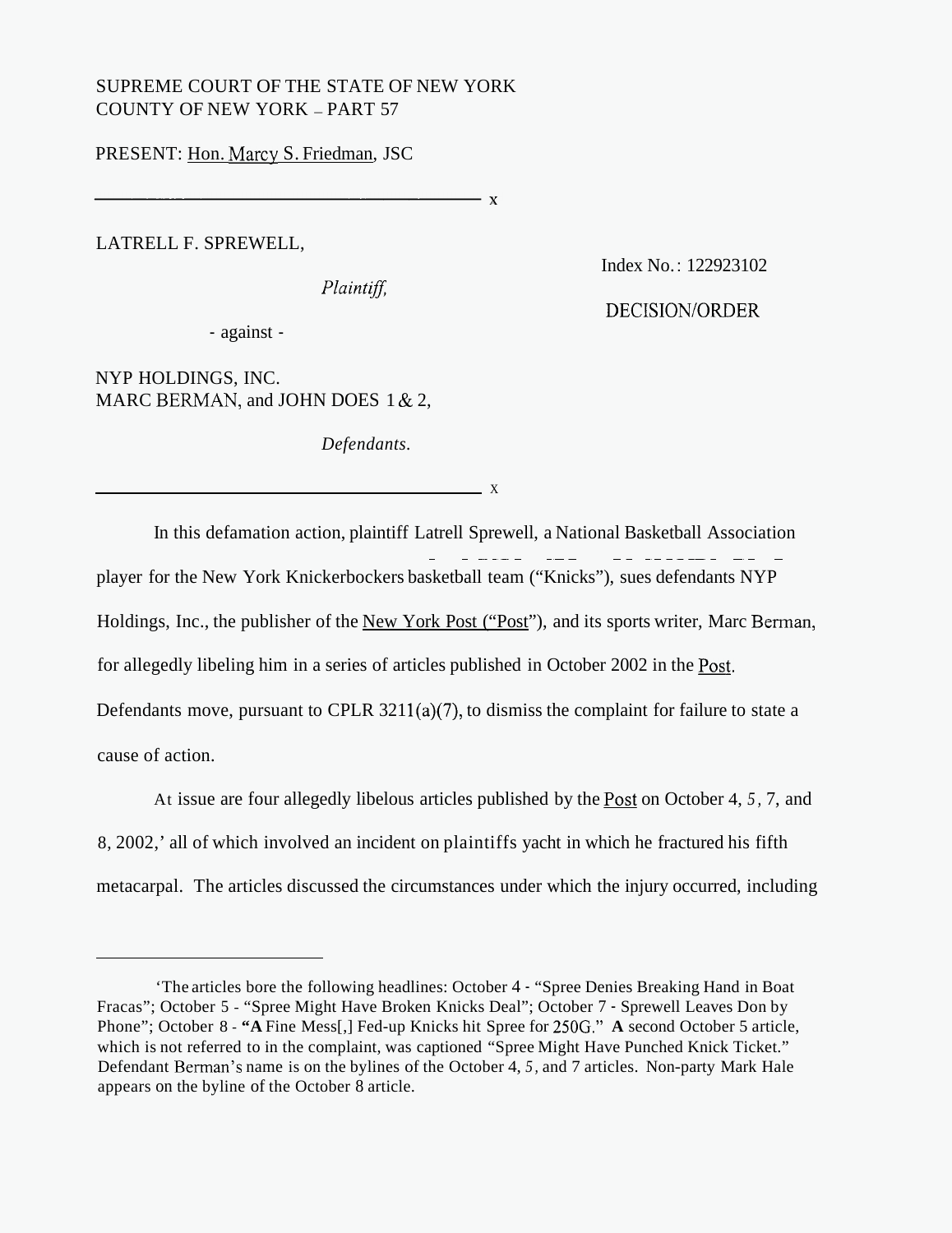eyewitness accounts that Sprewell took a swing at a guest, missed and hit a wall, and Sprewell's denial of such events. The articles also discussed Sprewell's delay in reporting the injury to Knicks' management, and the Knicks' response to the injury or delay in reporting it. The October 8 article reported that "[fled up with the saga surrounding Sprewell's broken right hand and, more importantly, his failure to inform the club about the injury for two weeks," the Knicks fined Sprewell \$250,000 and banned him from contact with the team for an indeterminate period.

The complaint alleges generally that the articles were "published with actual malice, exposing Mr. Sprewell to public ridicule, contempt, aversion, disgrace, and induced evil opinions of him in the minds of right-thinking persons." (Complaint, **71** 44, 56, 68, *SO.)* The complaint also alleges that the articles defamed Sprewell in two specific respects - first, that the articles "impl[y] that Mr. Sprewell committed the crime of assault and/or battery" and second, that the articles "tend to injure Mr. Sprewell in his trade, business or profession by implying that Mr. ~ ~ ~~~ ~~~~ ~ ~~~~~~~ ~ ~~~ Sprewell deliberately concealed an injury, thus violating his employment contract with the Knicks." (Complaint, 145 [Oct. 4 article]; 157 [Oct. 5 article]; 169 (Oct. 7 article]; 181 [Oct. 8 article] .)

In moving to dismiss, defendants contend that the articles are not defamatory per se. In the alternative, defendants argue that even if some of the statements are susceptible to a defamatory meaning, they are not libelous per se and therefore are not actionable without proof of special damages. Defendants further contend that plaintiff has not adequately pleaded special damages.

## Defamatory Meaning

It is well settled that "a written statement may be defamatory 'if it tends to expose a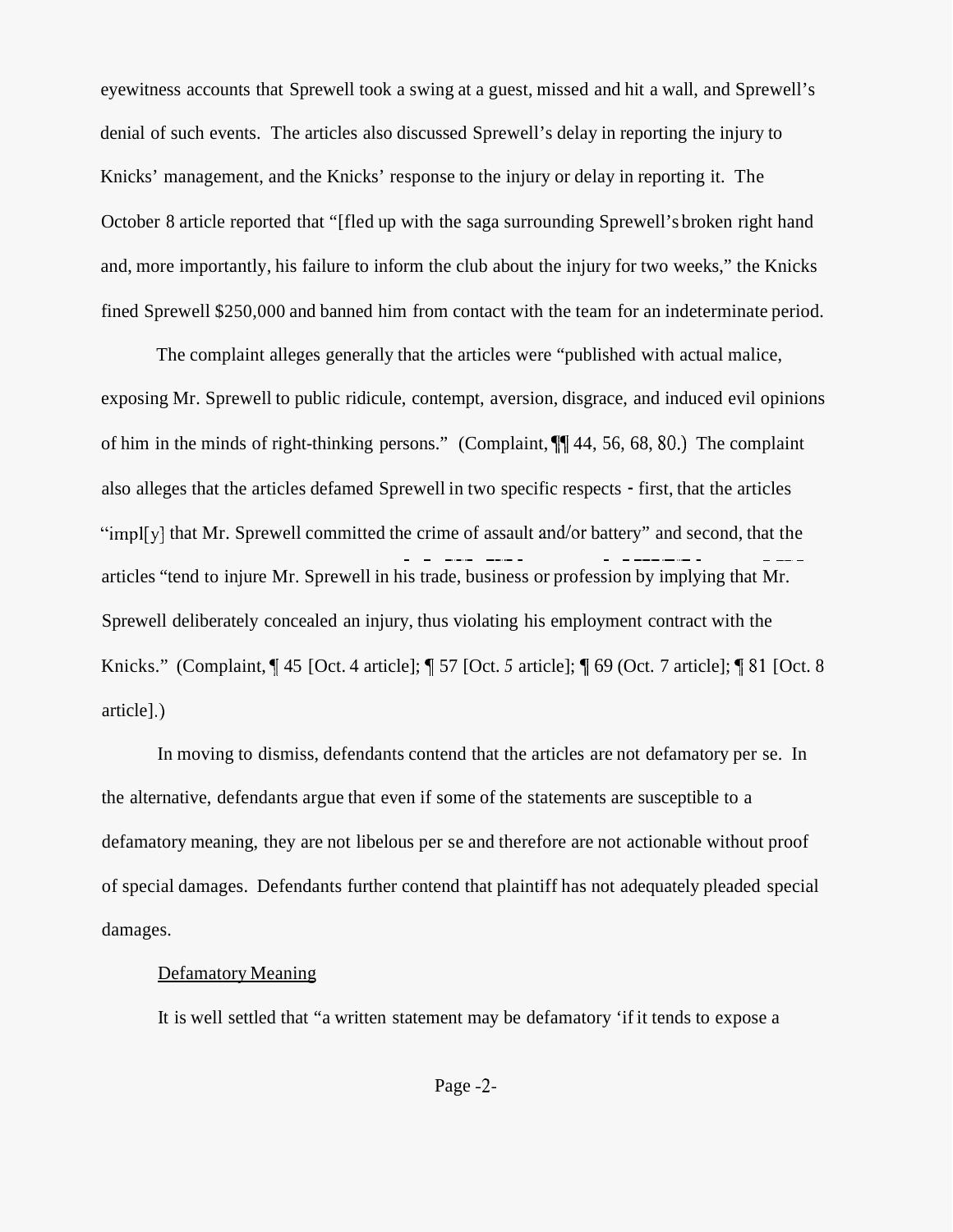person to hatred, contempt or aversion, or to induce an evil or unsavory opinion of him in the minds of a substantial number of the community.' " (Golub v Enquirer/Star Group, Inc., 89) NY2d 1074, 1076 [1997] [internal citations omitted].) "Whether particular words are defamatory presents a legal question to be resolved by the court in the first instance." (Aronson v Wiersma, 65 NY2d 592, 593 [1985]; Golub, 89 NY2d at 1076.) Where the statements are defamatory per se, there is no need for the plaintiff to allege special damages, as the jury can find that such statements "in and of themselves and without regard to any extrinsic evidence, tend 'to expose the plaintiff to public contempt, ridicule, aversion or disgrace, or induce an evil opinion of [him] in the minds of right-thinking persons.' " (Pontarelli v Shapero, 231 AD2d 407,411 [1<sup>st</sup> Dept 1996][quoting Rinaldi v Holt, Rinehart & Winston, 42 NY2d 369,379, cert denied 434 US 969.)

In moving to dismiss plaintiffs defamation claims based on the imputation that plaintiff ~~~ ~~ ~~~~~ ~ ~ ~~ committed a crime, defendants acknowledge that statements imputing a crime may constitute libel per se, making proof of special damages unnecessary. (See Morsette v The Final Call, 278 AD2d 81 [1<sup>st</sup> Dept 20001; Clemente v Impastato, 274 AD2d 771 [3d Dept 20001.) Defendants argue, however, that the statements at issue "could not as a matter of law constitute libel per se because they could not be presumed to have had any impact on plaintiffs reputation," given that his "public reputation already includes a more violent, highly publicized physical attack on his coach, P.J. Carlesimo." (Reply Memo. at 6; Memo. In Support at 23-24.) More particularly, defendants argue that in evaluating whether statements constitute libel per se, the court may consider not only the statements themselves, but also extrinsic facts presumably known to the articles' readers, and that in light of highly publicized coverage of the prior incident involving Sprewell's choking of his former coach, the articles at issue, referring to conduct that is minor in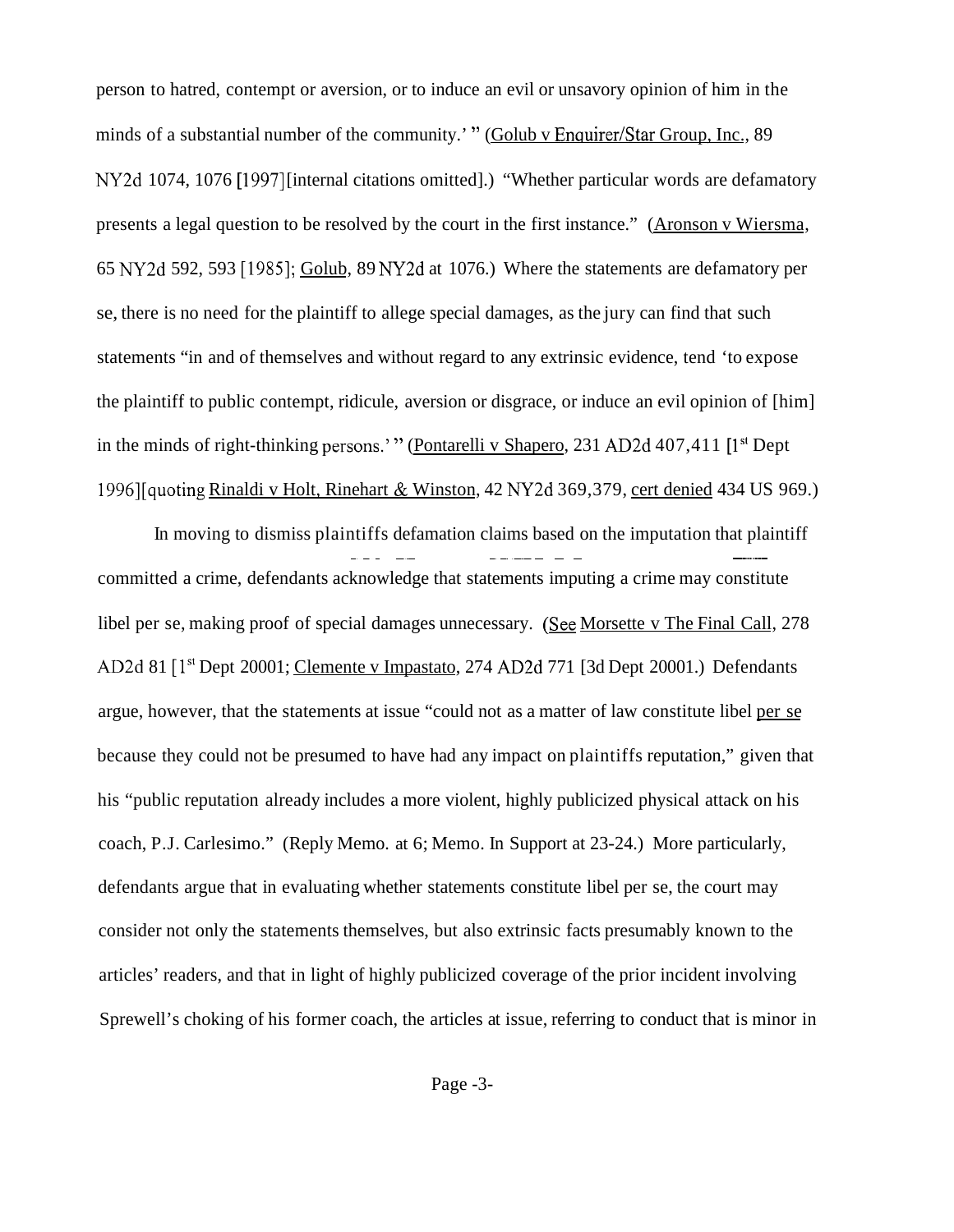comparison, cannot be presumed to have increased the damage to Sprewell's reputation. (Id. at 23-24.)

The standards for determining whether statements are reasonably susceptible to a defamatory connotation are well articulated: "[T] he court must give the disputed language a fair reading in the context of the publication as a whole." (Armstrong v Simon & Schuster, Inc., 85 NY2d 373, 380 [1995].) "The courts 'will not strain' to interpret such writings 'in their mildest and most inoffensive sense to hold them nonlibelous.' " (November v Time Inc., 13 NY2d 175, 178 [1963] [internal citation omitted].) Rather, "[t] he publication will be tested by its effect upon the average reader. \* \* \*  $\cdot$  It is the duty of the court  $\cdot$  \* \*  $\cdot$  to understand the publication in the same manner that others would naturally do.' " (James v Gannett Co., 40 NY2d 415,419-420 [19761]. Significantly, while the very definition of libel per se requires that a statement be libelous on its face and without regard to extrinsic facts (Pontarelli v Shauero, 23 1 AD2d 407, supra), it has long been held that extrinsic facts may be considered in determining whether **a**  writing is libelous per se where the extrinsic facts are "presumably known to [the] readers" of the statement. (Hinsdale v Orange County Publs., 17 NY2d 284, 290 [1966]; Sydney v Macfadden Newspaper Publ. Corn., 242 *NY* 208,214 [ 19261.) This latter precept is based on the ~~ ~ ~~ ~~~~~~~~ ~~ ~ ~~~~~ ~~~~~~~~ ~ "reasonable, common-sense idea that a fact not expressed in the newspaper but presumably known to its readers is part of the libel." (Hinsdale, 17 NY2d at 290.)

At the outset, the court rejects defendants' argument that the imputation of a crime to plaintiff cannot as a matter of law further damage his reputation. As both plaintiff and defendants agree (Memo. In Support at 23; Memo. In Opp. at 12), and as the case law holds, this court may take judicial notice of the widespread publication of articles concerning the 1997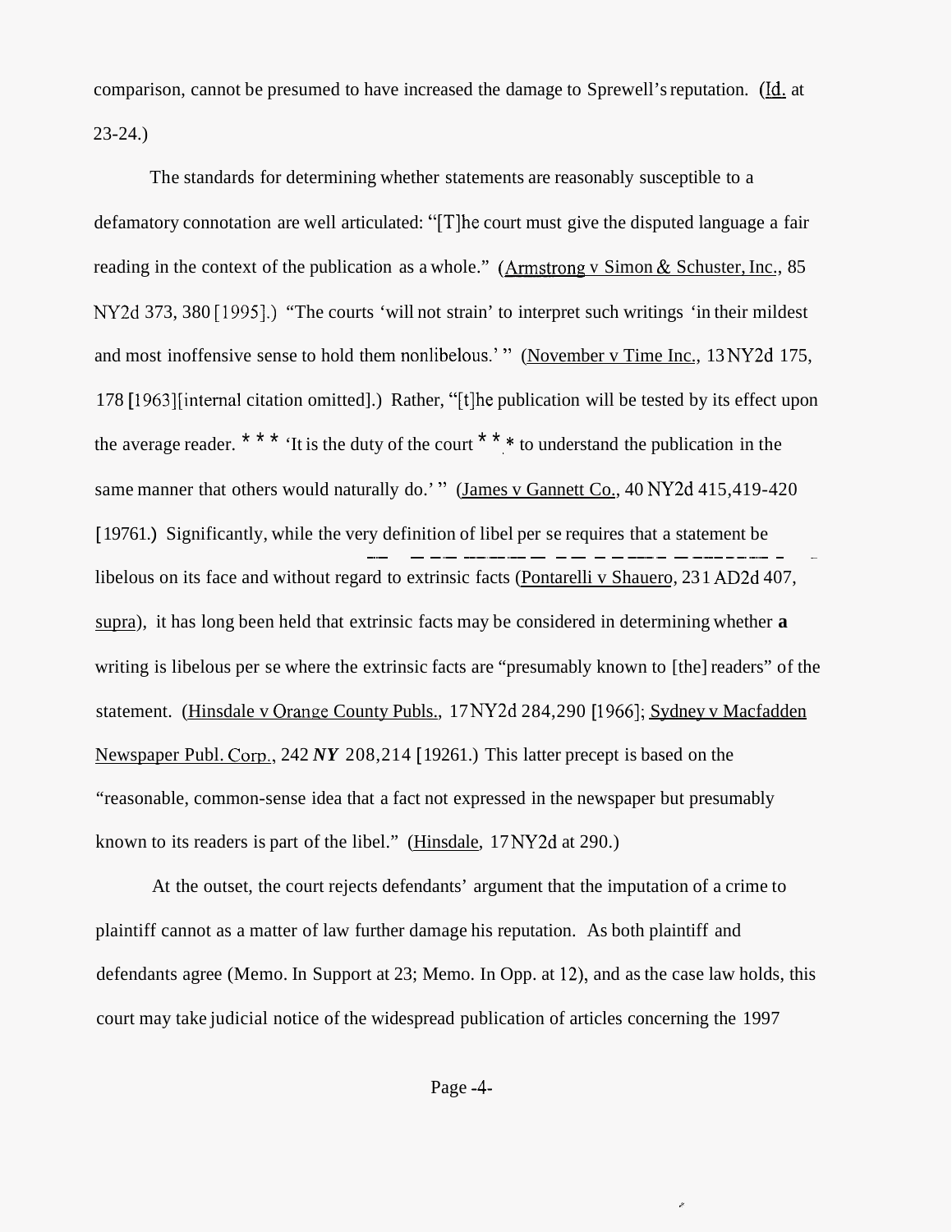incident involving Sprewell's alleged choking of his former coach, Carlesimo, during a practice. Considering the statements in the **Post** articles in light of the reporting of this former incident, which is presumably known to the average sports reader *(see* Hinsdale, 17 NY2d at 290), the court concludes that the prior publicity not only does not support, but cuts against, defendants' argument that a further imputation of violent conduct to plaintiff cannot increase the damage to Sprewell's reputation.

Turning to the merits of plaintiffs claim that the articles impute a crime, the court holds that the articles contain statements which are reasonably susceptible to a defamatory connotation in that they impute to plaintiff the commission of an attempted assault.<sup>2</sup> Although the articles do not expressly charge plaintiff with having committed this crime, defamatory language "need not consist of the technical words of a criminal indictment" provided that it is "reasonably  $- - - - - +$   $- - - -$ susceptible to a connotation of criminality." (Caffee v Arnold, 104 AD2d 352, 353 [2d Dept 1984][slander].) The articles include statements that plaintiff reportedly "took a swing" at a guest, missed and hit a wall (Oct. 4 article); that eyewitnesses reported that he "busted the hand during a skirmish Sept.  $20<sup>th</sup>$  during a booze-fest on his yacht" (Oct. 7 article); that "[w]ith evidence mounting [that] Sprewell fractured his right pinkie by punching a wall during a Sept. 20 altercation at a party on his new yacht, this could be the final straw in his often-stellar but always controversial Knick career" (Oct. 5 article); and that he sustained a "boxer's fracture which can

<sup>&#</sup>x27;While the complaint identifies the imputed crime as "assault and/or battery" (Complaint, $\P$ 45), under the civil law, assault is an intentional attempt to cause injury to another, and battery is an intentional wrongful physical contact with another. (64 *NY* Jur2d, Assault-Civil *5* 1 .) The criminal law, in contrast, uses the term assault, not battery, for the crime of intentional wrongful physical contact with another (see Penal Law §§ 120.00 et sea.), while attempted assault is the intent to commit the crime of assault. (See Penal Law  $\S$  110.00.) Here, only attempted assault is imputable to plaintiff, as he did not make physical contact with the guest at whom he allegedly swung.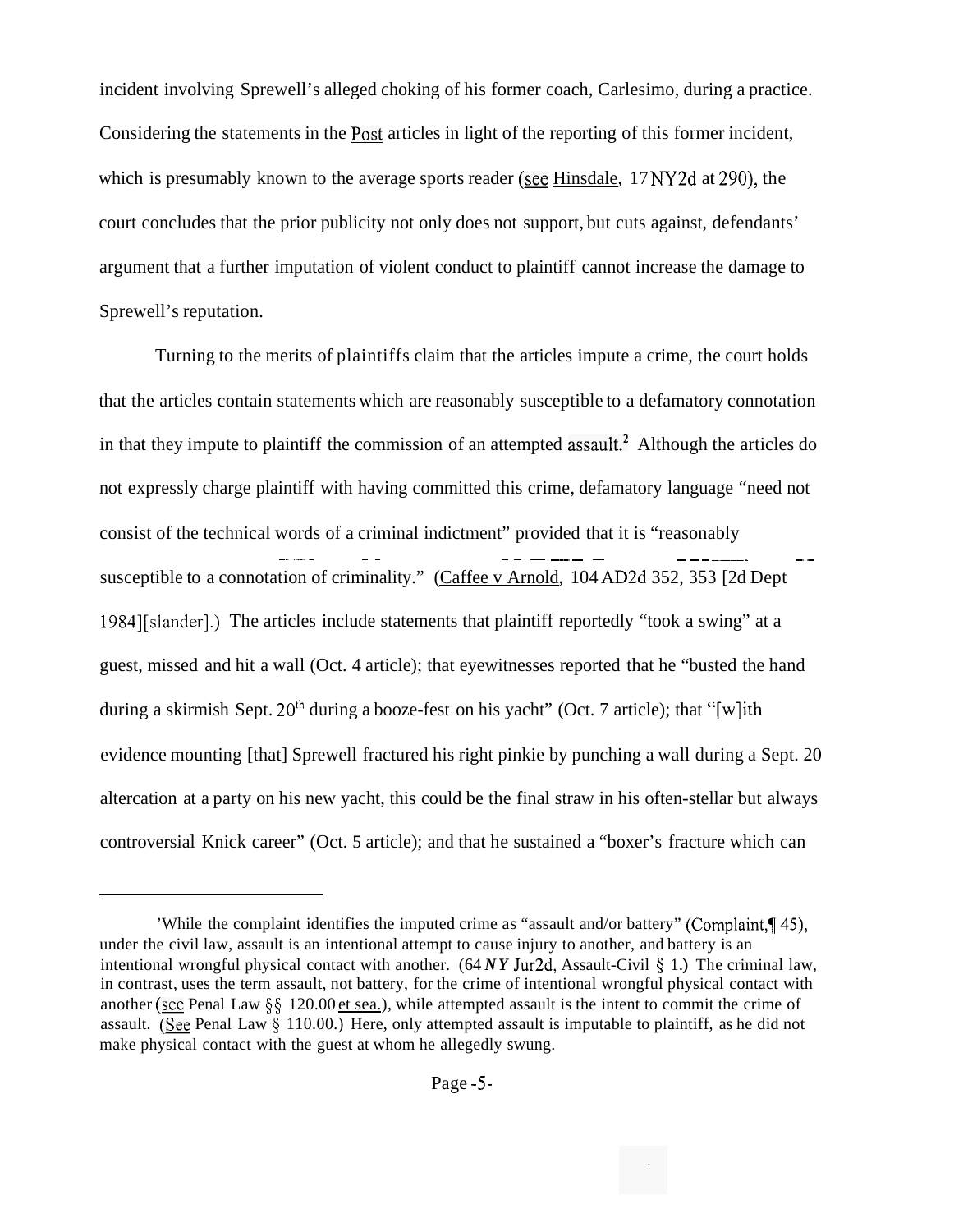only occur when a clenched fist hits a surface with no give" (Oct. 7 article). The October 4 article also reported that he "asked his guests not to mention the incident," followed immediately by the information that "[n]o police report was filed."

The statements in the Post articles, read as a whole (see Armstrong, 85 NY2d at 380), are susceptible to the defamatory connotation that plaintiff committed a crime of violence. Not only may they be read as imputing an act of violence to plaintiff but, based on the statements that plaintiff asked his guests not to mention the incident and that no police report was filed, an average reader could understand that a crime could or would have been charged had plaintiff not obtained the silence of the eyewitnesses.

While defendants acknowledge that the articles are arguable susceptible to the connotation that plaintiff committed an attempted assault, defendants apparently contend that this crime, a misdemeanor, is not sufficiently serious to support a claim of libel per se. **(See** Memo. In Support at 21-22.) The standards for determining whether the imputation of a crime is defamatory per se have largely been developed in slander cases. (See, e.g., Liberman v Gelstein, 80 NY2d 429 [1992].) These cases, which may provide guidance to the court in a libel action *(see Golub v Enquirer/Star Group, Inc., 89 NY2d 1074, supra [libel action citing Liberman]),* ~~~~~~~~~~~~~~ hold that only statements regarding serious, as opposed to minor, offenses are actionable as defamation per se. (Libeman, 80 NY2d at 435.) Such serious crimes as murder, burglary, larceny, arson, rape, and kidnapping fall squarely within the list of crimes that are actionable as slander per se. (Id.) However, the courts have held that a serious misdemeanor may form the basis for a claim of defamation per se particularly where, as here, it involves a crime that puts another in fear of physical harm. (See DeFilippo v Xerox Corp., 223 AD2d 846 [3d Dept 1996]

Page -6-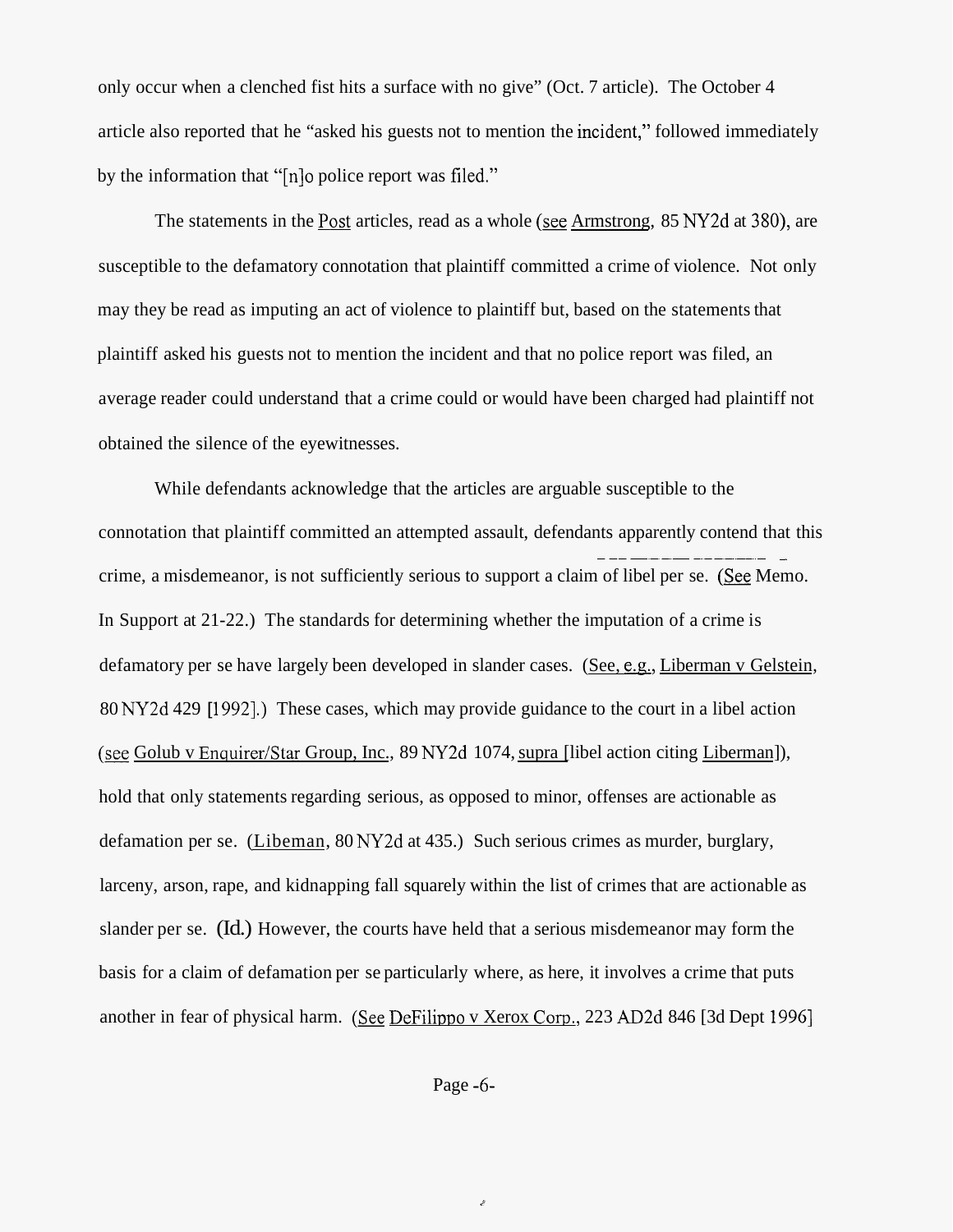[stalking/1st degree harassment, a Class B misdemeanor], ly dismissed 87 NY2d 1056. See also Sweeney v Prisoners' Legal Servs. of New York, Inc., 146 AD2d 1 [3d Dept 19891, <u>Iv</u> dismissed 74 NY2d 842 [accusation that prison guard participated in incident in which inmate was assaulted without justification held susceptible to defamatory connotation].<sup>3</sup> Compare Liberman, 80 NY2d at 436 [holding harassment insufficient to support claim of slander per se under prior law which made harassment a violation, not a misdemeanor].)

In so holding, the court notes that a recent case, Burdick v Verizon Communications, Inc. AD2d  $-$ , 758 NYS2d 877 [4<sup>th</sup> Dept 2003]), considered the defamatory connotation of  $\left($ statements that the plaintiff, while engaged in a labor protest, " 'hit' or 'took a swing at a woman crossing the picket line in her car.' " The Court held that such statements were not reasonably susceptible to a connotation of criminality, and were therefore not actionable as libel per se ~ ~ ~ ~~~~~~~~ ~~~~~~ ~ ~~~~ ~ ~~ ~ ~ ~ without proof of special damages. While the statements bear facial similarities to those in the instant case, they also differ in material respects. There is no indication in the Burdick opinion that the plaintiff used significant physical force. Indeed, it is unclear whether he swung at the woman or her car. Nor does it appear that the Burdick statements included any suggestion that the plaintiff had avoided a criminal charge. Most importantly, Burdick involved an isolated incident. In the instant case, the imputations of violence and criminality in connection with the incident may be interpreted by the average reader in light of the widespread publicity as to plaintiffs prior acts of alleged violence.

<sup>&</sup>lt;sup>3</sup>Misdemeanors involving moral turpitude have also been held sufficient to support a claim for slander per se. (See Meyer v Somlo, 105 AD2d 1007 [3d Dept 1984][adultery]; Casper v Lew Lieberbaum & Co., 1998 WL 150993 [SD *NY* 1998][applying New York law][prostitution and sodomy]. See generally Privitera v Town of Phelps, 79 AD2d 1 [4<sup>th</sup> Dept 19811, appeal dismissed 53 NY2d 796.)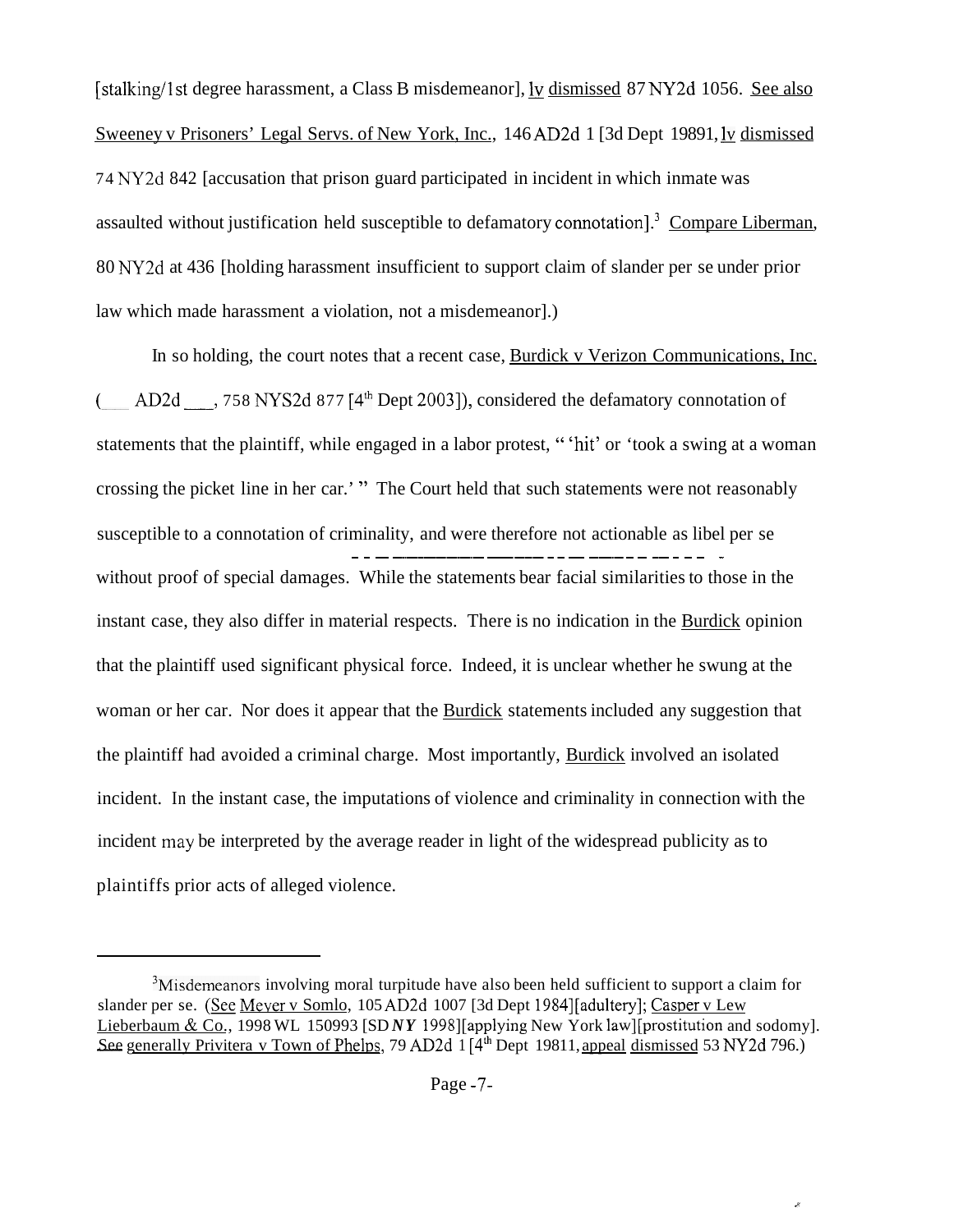Under these circumstances, the court finds that the statements in the **Post** articles may be read as imputing the crime of attempted assault to plaintiff, and that this crime is sufficiently serious, in the context of the prior publicity, to be actionable as libel per se. In any event, as the court further holds below, plaintiff has adequately pleaded special damages.

Plaintiffs alternative claim is that the **Post** articles defamed plaintiff in his business or profession "by implying that he deliberately concealed an injury, thus violating his employment contract with the Knicks." It is well settled that "[t]o be actionable as words that tend to injure another in his or her profession, the challenged statement must be more than a general reflection upon [the plaintiffs] character or qualities. Rather, the statement must reflect on [his] performance or be incompatible with the proper conduct of [his] business." (Golub, 89 NY2d at 1076.) ~ ~~ ~~ ~ ~ ~~~~ ~ ~ ~ ~~~- ~ ~-

The **Post** articles contain statements that "the Knicks weren't worried how Spree hurt the hand. They were angry he didn't report it sooner and wanted to know his thought process before deciding whether to fine him" (Oct. 4 article); that evidence was "mounting [that] Sprewell fractured his right pinkie by punching a wall during a Sept. 20 altercation" (Oct. 5 article); that "in possibly failing to give 'prompt notice' to the Knicks about his off-season hand injury, [Sprewell] might have breached his Knick contract" (id.); that Sprewell "didn't inform the Knicks bout the injury until 10 days later - is that prompt?" (id.); that "Sprewell will have to come up with a whale of a performance \* \* \* to get out of another fine from the Knicks when he goes face to face" with Knicks' management (Oct. 7 article); that he "may have breached his contract by trampling all over a clause in the Collective Bargaining Agreement by not reporting his injury promptly" ( $id.$ ); and that "[c]ommunicating with his superiors ultimately may turn into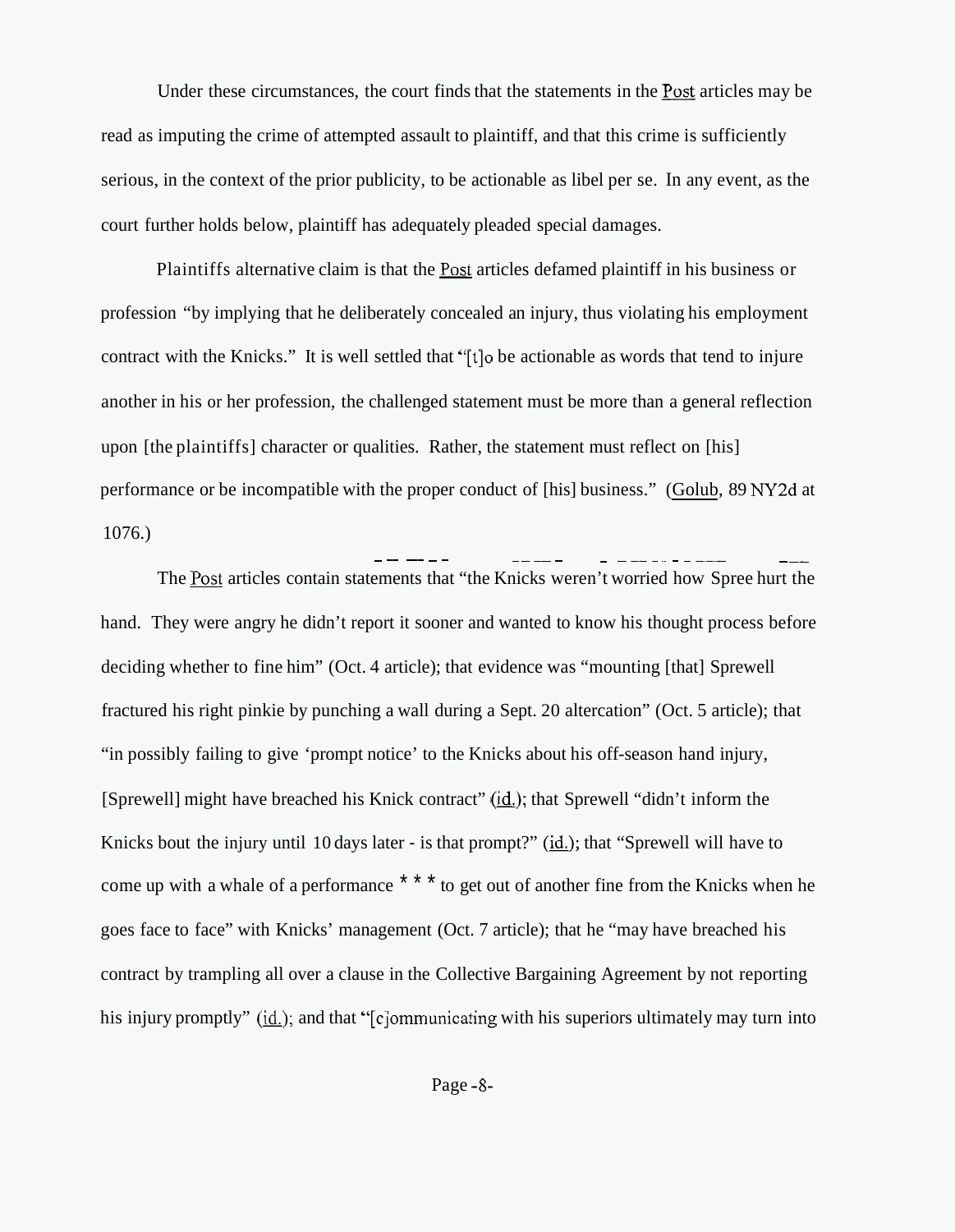Sprewell's downfall as a Knick." $\mathbf{X}$  The articles also recounted other instances in which Sprewell failed to communicate with management, such as missing a "shootaround" and not calling to say he had overslept; missing a 1999 Charleston training camp "because after his civil trial in Oakland for reckless driving, he decided to drive cross-country back home and was out of touch'' (Oct. 7 & 8 articles); and routinely failing to show up for games under the 90 minute limit (Oct. 8 article).

In moving to dismiss the defamation claims based on the statements concerning delay in reporting his injuries, defendants argue that the statements do not "necessarily reflect on plaintiff's performance as a professional athlete." (Memo. In Support at 16.) Specifically, they contend that the articles did not charge Sprewell with "deliberately" concealing his injury, but rather suggested that the delay in reporting it was "simply one in a pattern of incidents in which Sprewell had simply neglected to follow, or chosen not to follow, the rules of Knicks ~ ~ ~ ~~~~ ~ ~~~~~ ~~~~ management." (Id. at 18-19.) Alternatively, defendants argue that even if the articles could be read "as stating that Sprewell had violated his contract by deliberately concealing an injury, \* \* \* such statements would still not constitute libel per se because such reports would be of a single instance of professional misconduct and therefore privileged under the 'single instance' rule."  $(\underline{Id.}$  at 19.)

The court finds that plaintiff's performance as a professional basketball player requires not merely physical fitness and skill, but adherence to the rules for team members and to his responsibilities as a Knick. Thus, the statements implying that Sprewell delayed in reporting his injury - whether such delay was deliberate or merely negligent - "reflect on [his] performance or [are] incompatible with the proper conduct of [his] business." (See Golub, 89 NY2d at 1076.)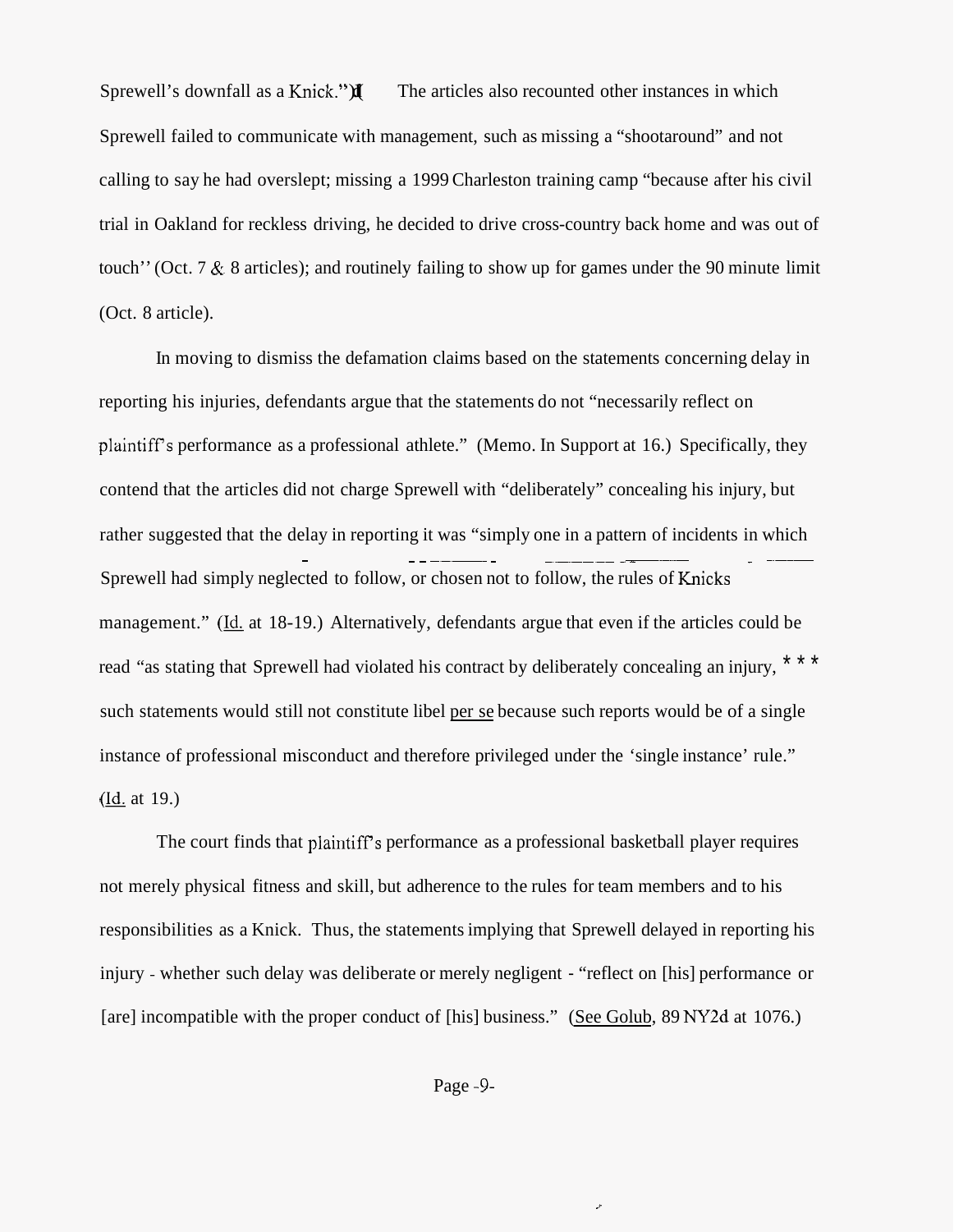The court accordingly holds that the statements are susceptible to a defamatory connotation that tends to injure plaintiff in his business or profession.<sup>4</sup>

Moreover, this is not a case in which the "single instance rule" applies to require the pleading of special damages. Under this rule, " 'language charging a professional [person] with ignorance or mistake on a single occasion only and not accusing [him or her] of general ignorance or lack of skill cannot be considered defamatory on its face and so is not actionable unless special damages are pleaded.' " (Bowes v Mama Concepts, Inc., 166 AD2d 347  $[1^{\text{st}}$  Dept 19901 [quoting November, 13 NY2d at 1781.) Here, however, the Post articles presented three other instances of plaintiffs disregard of Knicks' rules and, as defendants themselves acknowledge, the delay was reported as "one in a pattern of incidents." (Memo. In Support at 18.)

~ \_ ~~\_\_ In sum, this court concludes that the statements in the Post articles are reasonably susceptible to a defamatory connotation, and that such statements would, if believed by the jury, constitute libel per se. Even absent pleading of special damages, it would therefore be for the jury to determine whether the statements are in fact defamatory. *(See* Morsette, 278 AD2d at 82. constitute libel per se. Even absent pleading of special damages, it would therefore be for the jury to determine whether the statements are in fact defamatory. (See Morsette, 278 AD2d at 82 See also James, 40 NY2d at 419. special damages is sufficient to withstand this motion to dismiss.

## Special Damages

It is settled that "[slpecial damages contemplate 'the loss of something having economic

<sup>&</sup>lt;sup>4</sup>It is noted that the court's holding is not that the statements implying that plaintiff breached his contract are libelous per se. Rather, it is the statements concerning the nature of the breach - namely, failure to comply with Knicks' rules regarding the reporting of injuries - that bear directly on plaintiffs performance as a professional basketball player and thus directly tend to injure him in respect to it.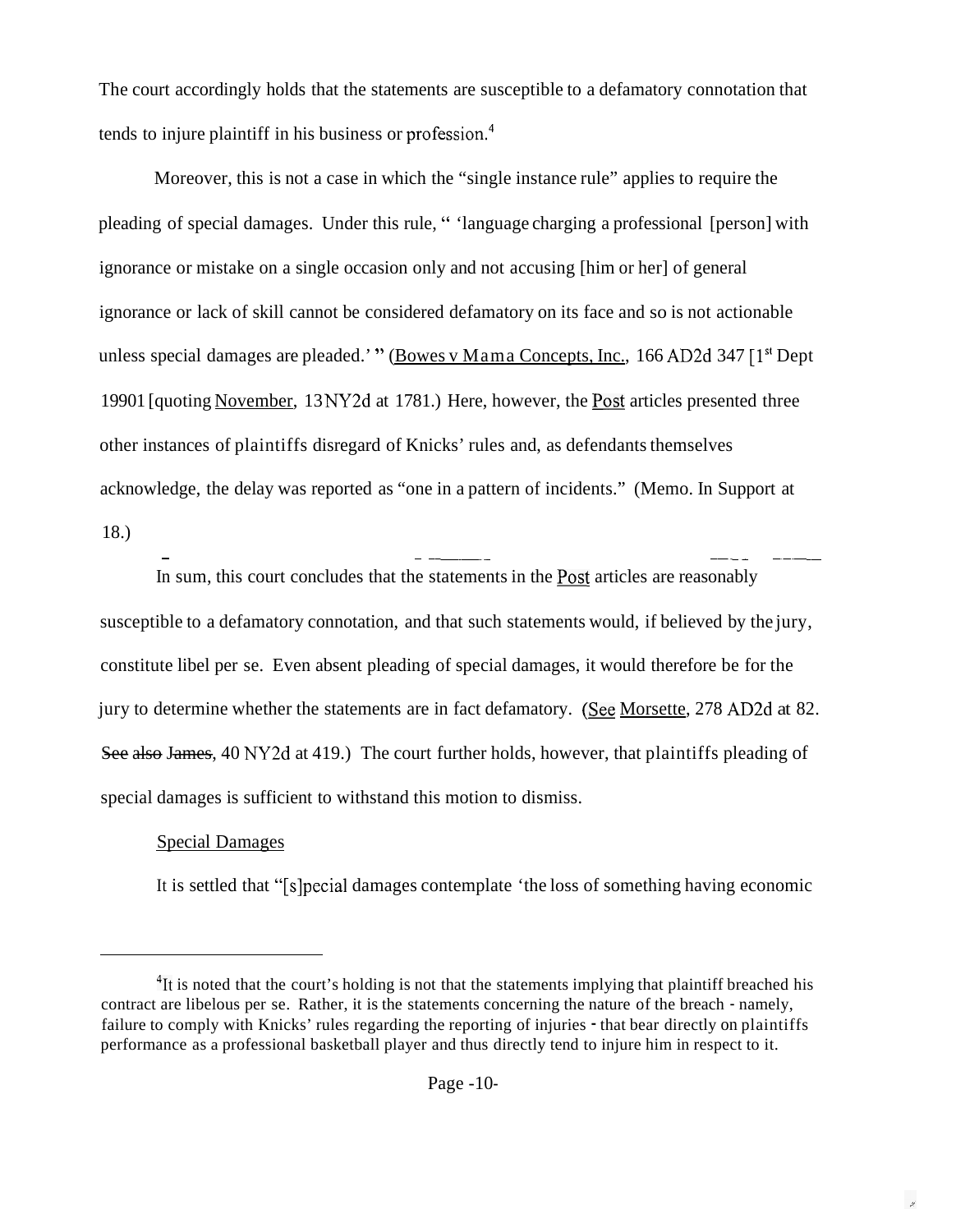or pecuniary value.' " (Liberman, 80 NY2d at 434-435 [internal citations omitted].) "In pleading special damages, actual losses must be identified and causally related to the alleged tortious act." (L.W.C. Agency, Lnc. v St. Paul Fire &Marine Ins. Co., 125 AD2d 371, 373 [2d Dept 19861.) "[Tlhey must be fully and accurately identified 'with sufficient particularity to identify actual losses.'" (Matherson v Marchello, 100 AD2d 233, 235 [2d Dept 1984] [internal citation omitted] .)

Contrary to defendants' contention, plaintiff alleges special damages resulting from the publication of the Post articles, in the form of the Knicks' imposition of a \$250,000 fine upon plaintiff. The complaint thus states: "On October 7,2002, the Knicks imposed a fine on Mr. Sprewell. Upon infonnation and belief, this fine was the result of the negative campaign created by Defendants and based upon false information." (Complaint,  $\P$ 32.) It further states: "By  $\frac{1}{\cdot}$  -  $\frac{1}{\cdot}$  -  $\frac{1}{\cdot}$  -  $\frac{1}{\cdot}$  -  $\frac{1}{\cdot}$  -  $\frac{1}{\cdot}$  -  $\frac{1}{\cdot}$  -  $\frac{1}{\cdot}$  -  $\frac{1}{\cdot}$ reason of Defendant NYP Holdings' publication of Libelous Article One, \* \* \* Mr. Sprewell sustained special damages including, but not limited to, a \$250,000 fine imposed upon Mr. Sprewell by the Knicks." (Id. at  $\P$  47.) Special damages are pleaded for each cause of action against defendants. (See id. at  $\P$ <sup> $\uparrow$ </sup> 59, 71, 83.)

The complaint identifies the Knicks' fine as a specific, identifiable pecuniary loss, and alleges a causal relationship between the articles' publication and that loss. **(See** Liberman, 80 NY2d at 434-435; L.W.C. Agency, 125 AD2d at 373.) The complaint thus pleads that the Knicks' fine flows "directly from the injury to reputation caused by the defamation, not from the effects of defamation." (Matherson, 100 AD2d at 235 [quoting Sack, Libel, Slander and Related Problems, VI1 2.2, 345-3461.)

Defendants misapprehend plaintiffs burden on this motion. "[Tlhere is no requirement